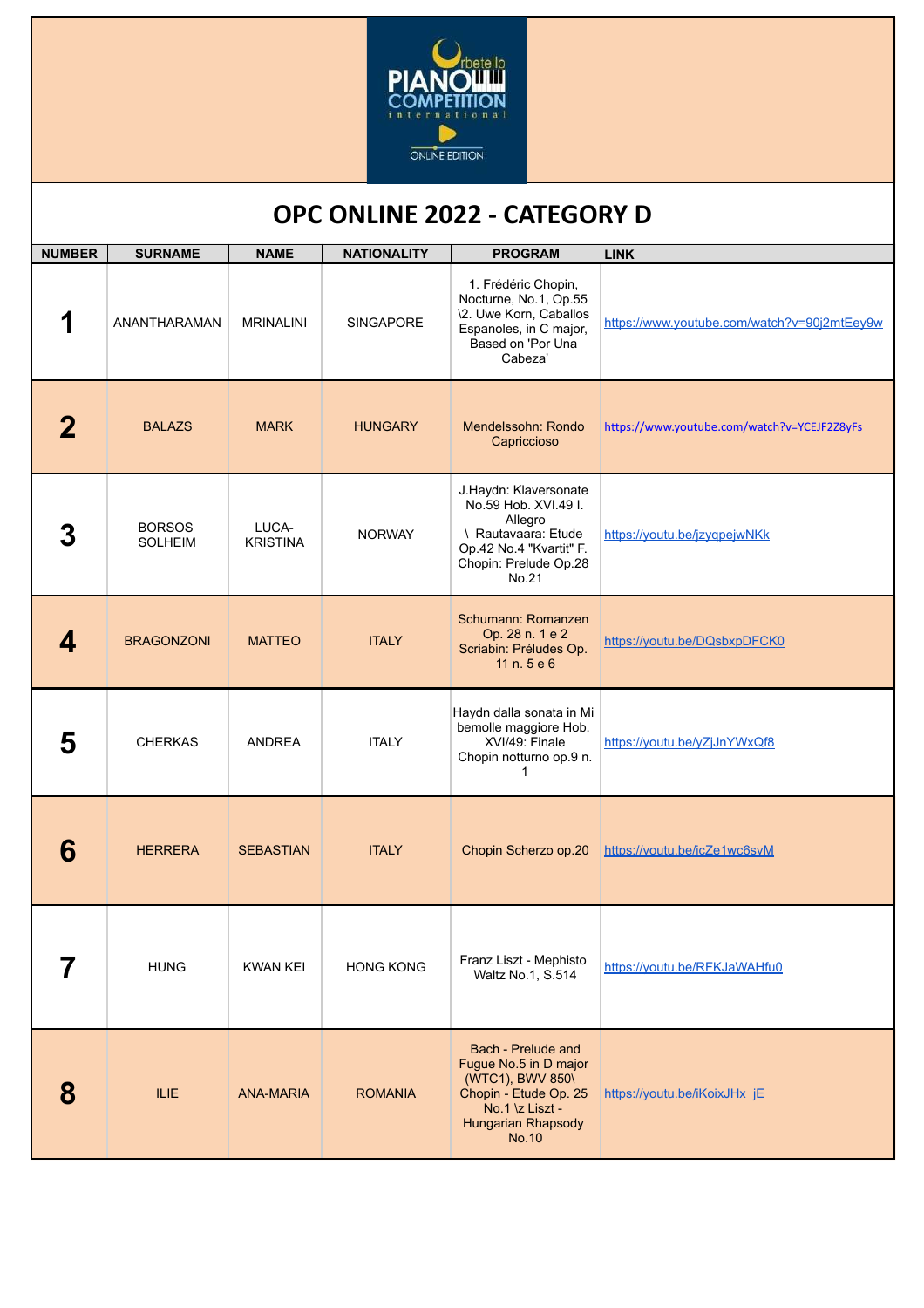| 9          | <b>ILIEVA</b>                     | <b>VERONICA</b>               | <b>BULGARIA</b>    | Fr. Chopin - Scherzo 2,<br>op.31                                                                                                            | https://www.youtube.com/watch?v= AWbMDw6sPs                  |
|------------|-----------------------------------|-------------------------------|--------------------|---------------------------------------------------------------------------------------------------------------------------------------------|--------------------------------------------------------------|
| <b>10</b>  | <b>JUDAH</b>                      | <b>BARSON</b>                 | <b>U.S.A.</b>      | <b>Moonlight Sonata 1st</b><br>Movement (Beethoven)                                                                                         | https://youtu.be/AX6qUGT_kiw                                 |
| 11         | KALAYDZHIEV                       | <b>YASEN</b>                  | <b>BULGARIA</b>    | F. Chopin - Variations<br>Brillantes, Op.12<br>P. Vladigerov - Quasi<br>Rapsodico                                                           | https://youtu.be/VVqFSWogC2E<br>https://youtu.be/xxCpRk5vyps |
| 12         | <b>KANG</b>                       | <b>YU HAN</b>                 | <b>SOUTH KOREA</b> | Saint-Saëns: "Étude en<br>forme de valse" Op.52<br>No. 6                                                                                    | https://www.youtube.com/watch?v=Pi4nM8n5Whg                  |
| 13         | <b>LENG</b>                       | <b>ESTER</b>                  | <b>U.S.A.</b>      | Debussy Reflets dans l'<br>eau \Franz Liszt:<br><b>Transcendental Etude</b><br>No. 10 \Carl Vine -<br>Bagatelles No. 2<br>Leggiero e legato | https://youtu.be/CbHdNMMy3wk                                 |
| 14         | <b>MEI</b>                        | <b>SHIHWEI</b>                | <b>TAIWAN</b>      | Präludium (Fantasie)<br>und Fuge C-Dur KV 394<br><b>By Wolfgang Amadeus</b><br>Mozart                                                       | https://youtu.be/XDxnnC7Jbzc                                 |
| 4 E<br>U I | <b>OKARMUS</b>                    | <b>JOACHIM</b>                | <b>POLAND</b>      | 1. F. Chopin - Etude Op.<br>10 No. 4 \ 2. F. Chopin -<br>Mazurka in A minor, Op.<br>17 No. 4 \3. W.<br>Lutoslawski - Etude No.<br>2         | https://youtu.be/rlzmig5eNpo                                 |
| 16         | ORTEGA LÓPEZ                      | <b>EMMA</b>                   | <b>SPAIN</b>       | Sonata 'La Tempestad'<br>de Ludwig van<br>Beethoven 1mvt                                                                                    | https://youtu.be/koLgWJ5kmnY                                 |
| 17         | <b>PRIETO</b><br><b>ESCRIBANO</b> | <b>JOSÉ</b><br><b>ANTONIO</b> | <b>SPAIN</b>       | Etude Op. 10, No. 9 (F.<br>Chopin)\ Ballade Op. 38,<br>No. 2 (F. Chopin).D21                                                                | https://www.youtube.com/watch?v=muJQqcg8TaU                  |
| 18         | <b>ROGOWSKI</b>                   | <b>MATEUSZ</b>                | <b>POLAND</b>      | J. S. Bach - Prelude and<br>Fugue in C minor, BWV<br>847<br>F. Chopin - Nokturn b-<br>moll, op. 9 No. 1                                     | https://youtu.be/ZPMC4w7lkJM                                 |
| 19         | <b>SEBASTIANOWICZ</b>             | <b>MAJA</b>                   | <b>POLAND</b>      | 1. I. J. Paderewski -<br>Nocturne op.16 no. 4 \<br>2. C. Chaminade -<br>Etudes de concert<br>"Automne" op. 35 no. 2                         | https://youtu.be/-SeaaAMwg8k                                 |